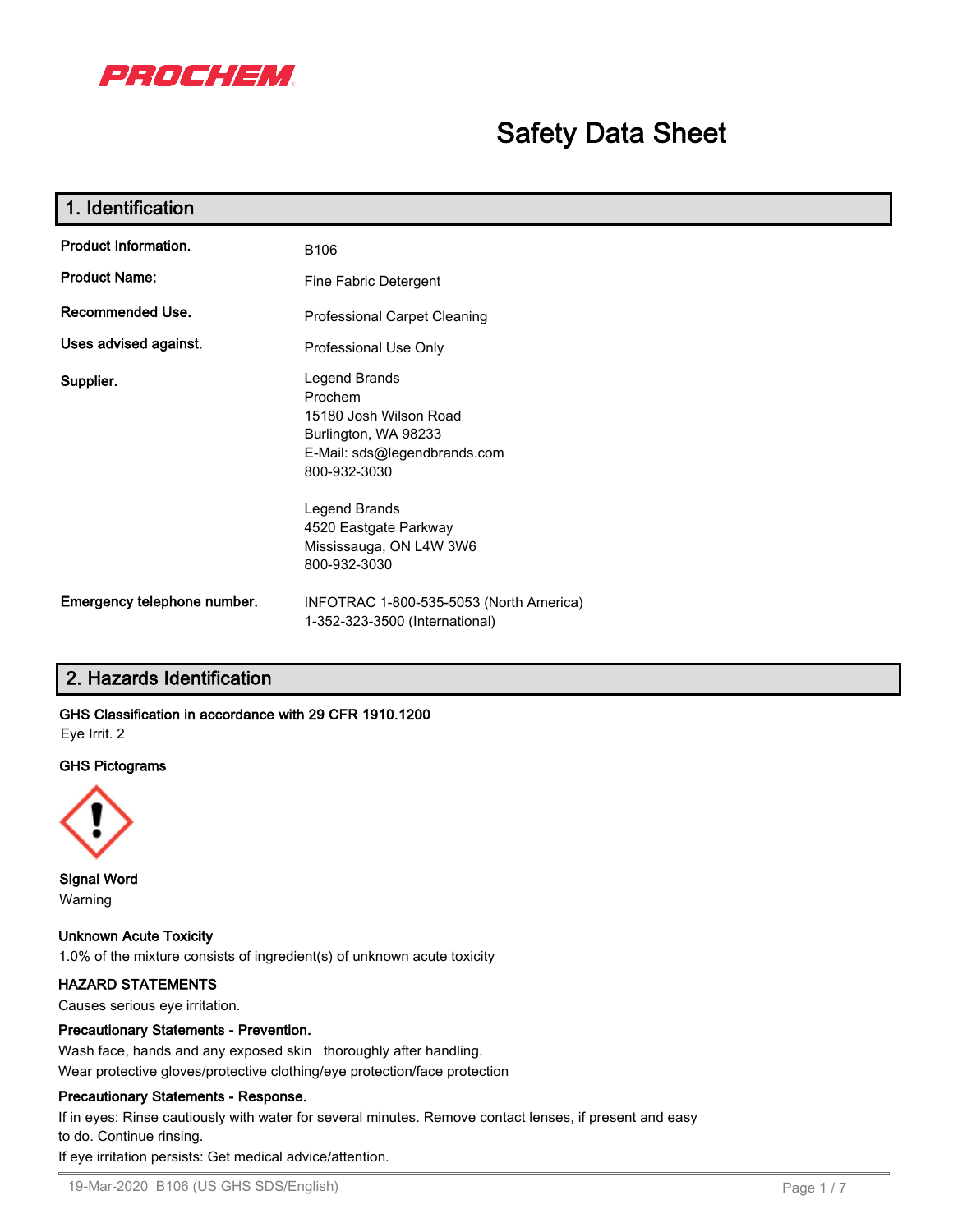# **3. Composition/Information on Ingredients**

| <b>Chemical Name</b>           | CAS-No.    | <u>Wt. %</u> |
|--------------------------------|------------|--------------|
| SODIUM TRIPOLYPHOSPHATE        | 7758-29-4  | $2.5 - 10$   |
| 2-(2-BUTOXYETHOXY)ETHANOL      | 112-34-5   | $2.5 - 10$   |
| Alcohols, C10-14, ethoxylated  | 66455-15-0 | $1.0 - 2.5$  |
| Decyl phenoxybenzenedisulfonic | 36445-71-3 | $1.0 - 2.5$  |
| Ethoxylated C12-16 Alcohols    | 68551-12-2 | $0.1 - 1.0$  |

The exact percentage (concentration) of composition has been withheld as a trade secret.

# **4. First-aid Measures**

# **Description of first-aid measures.**

# **General advice.**

Call a physician if irritation develops or persists. When symptoms persist or in all cases of doubt seek medical advice.

#### **Inhalation.**

Move to fresh air.

# **Skin contact.**

Wash off immediately with soap and plenty of water. Remove all contaminated clothes and shoes.

#### **Eye contact.**

Rinse thoroughly with plenty of water for at least 15 minutes and consult a physician. Remove contact lenses, if present.

#### **Ingestion.**

Do NOT induce vomiting. Never give anything by mouth to an unconscious person. Gently wipe or rinse the inside of the mouth with water.

#### **Symptoms.**

See Section 2.2, Label Elements and/or Section 11, Toxicological effects.

#### **Notes to physician.**

Treat symptomatically.

# **5. Fire-fighting Measures**

# **Extinguishing media.**

# **Suitable extinguishing media.**

Use extinguishing measures that are appropriate to local circumstances and the surrounding environment.

# **Extinguishing media which shall not be used for safety reasons.**

High volume water jet.

# **Special hazards arising from the substance or mixture.**

No information available.

# **Advice for firefighters.**

As in any fire, wear self-contained breathing apparatus pressure-demand, MSHA/NIOSH (approved or equivalent) and full protective gear.

# **6. Accidental Release Measures**

# **Personal precautions, protective equipment and emergency procedures.**

# **Personal precautions.**

Avoid contact with skin, eyes and clothing. Ensure adequate ventilation, especially in confined areas. Do not breathe vapors or spray mist.

# **Advice for emergency responders.**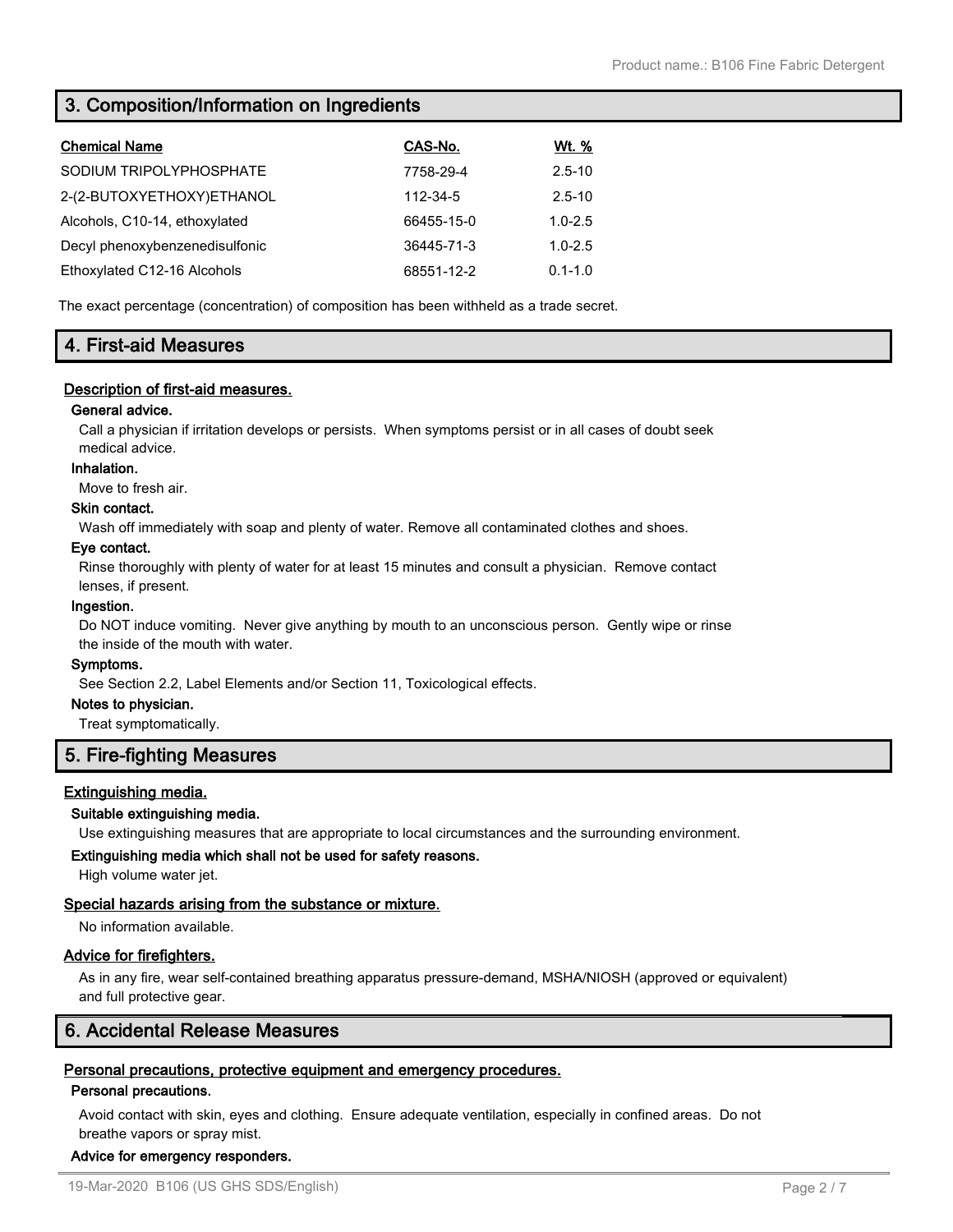Use personal protection recommended in Section 8.

#### **Environmental precautions.**

Prevent product from entering drains. See Section 12 for additional Ecological information.

#### **Methods and materials for containment and cleaning up.**

# **Methods for Containment.**

Prevent further leakage or spillage if safe to do so. Pick up and transfer to properly labeled containers.

#### **Methods for cleaning up.**

Use personal protective equipment as required.

#### **Reference to other sections.**

See section 8 for more information.

# **7. Handling and Storage**

#### **Conditions for safe storage, including any incompatibilities.**

#### **Advice on safe handling.**

Handle in accordance with good industrial hygiene and safety practice.

#### **Hygiene measures.**

See section 7 for more information.

# **Storage Conditions.**

Keep containers tightly closed in a cool, well-ventilated place.

# **8. Exposure Controls/Personal Protection**

| Ingredients with Occupational Exposure Limits |                      |                       |                     |                         |  |  |
|-----------------------------------------------|----------------------|-----------------------|---------------------|-------------------------|--|--|
| Chemical Name                                 | <b>ACGIH TLV-TWA</b> | <b>ACGIH-TLV STEL</b> | <b>OSHA PEL-TWA</b> | <b>OSHA PEL-CEILING</b> |  |  |
| 2-(2-BUTOXYETHOXY)ETHANOL                     | 10 ppm               | N.E.                  | N.E                 | N.E.                    |  |  |

**TLV = Threshold Limit Value TWA = Time Weighted Average PEL = Permissible Exposure Limit STEL = Short-Term Exposure Limit N.E. = Not Established**

#### **Engineering Measures.**

Showers, eyewash stations, and ventilation systems.

#### **Personal protective equipment.**

#### **Eye/Face Protection.**

Safety glasses with side-shields.

#### **Skin and body protection.**

Wear suitable protective clothing.

#### **Respiratory protection.**

In case of insufficient ventilation wear suitable respiratory equipment.

# **9. Physical and chemical properties.**

#### **Information on basic physical and chemical properties.**

| <b>Physical state</b>            | Liguid          |
|----------------------------------|-----------------|
| Appearance                       | Clear           |
| Color                            | Slate blue      |
| Odor                             | Citrus - floral |
| <b>Odor Threshold</b>            | No Information  |
| рH                               | 8.0             |
| Melting/freezing point., °C (°F) | No Information  |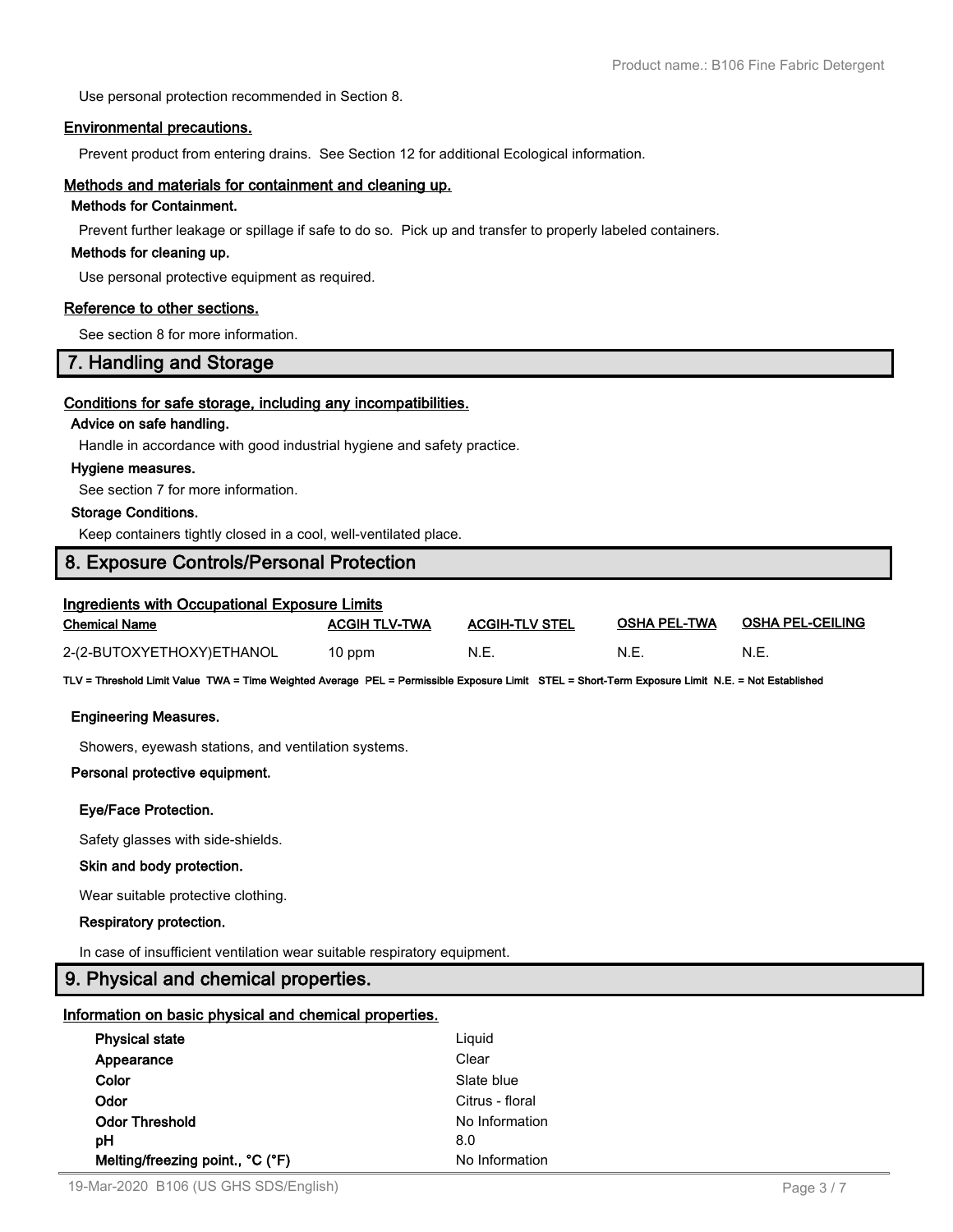| Flash Point., °C (°F)                     | $>94$ ( $>201.20$ )        |
|-------------------------------------------|----------------------------|
| Boiling point/boiling range., °C (°F)     | 100 - 1,412 (212 - 2573.6) |
| <b>Evaporation rate</b>                   | No Information             |
| <b>Explosive properties.</b>              | No Information             |
| Vapor pressure.                           | No Information             |
| Vapor density.                            | No Information             |
| Specific Gravity. (g/cm <sup>3</sup> )    | 1.050                      |
| Water solubility.                         | Soluble                    |
| Partition coefficient.                    | No Information             |
| Autoignition temperature., °C             | No Information             |
| Decomposition Temperature °C.             | No Information             |
| Viscosity, kinematic.                     | No Information             |
| Other information.                        |                            |
| Volatile organic compounds (VOC) content. | 0% at 8 oz/gallon.         |
| Density, Ib/gal                           | 8.341                      |
|                                           |                            |

# **10. Stability and Reactivity**

#### **Reactivity.**

Stable under normal conditions.

# **Chemical stability.**

Stable under recommended storage conditions.

#### **Possibility of hazardous reactions.**

None known based on information supplied.

#### **Conditions to Avoid.**

None known.

# **Incompatible Materials.**

None known based on information supplied.

# **Hazardous Decomposition Products.**

None known.

# **11. Toxicological Information**

# **Information on toxicological effects.**

# **Acute toxicity.**

**Product Information**

No Information

#### **The following values are calculated based on chapter 3.1 of the GHS document.**

| ATEmix (oral)                   | 87,082.7 mg/kg |
|---------------------------------|----------------|
| ATEmix (dermal)                 | 51,035.4 mg/kg |
| ATEmix (inhalation - dust/mist) | 133.93 ma/l    |
| Component Information.          |                |

| CAS-No.    | <b>Chemical Name</b>           | LD50 Oral      | LD50 Dermal           | <b>LC50 Inhalation</b> |
|------------|--------------------------------|----------------|-----------------------|------------------------|
| 112-34-5   | 2-(2-BUTOXYETHOXY)ETHANOL      | 5660 mg/kg Rat | 2700 mg/kg<br>Rabbit  | N.I.                   |
| 36445-71-3 | Decyl phenoxybenzenedisulfonic | 900 mg/kg Rat  | >1000 mg/kg<br>Rabbit | N.I.                   |

N.I. = No Information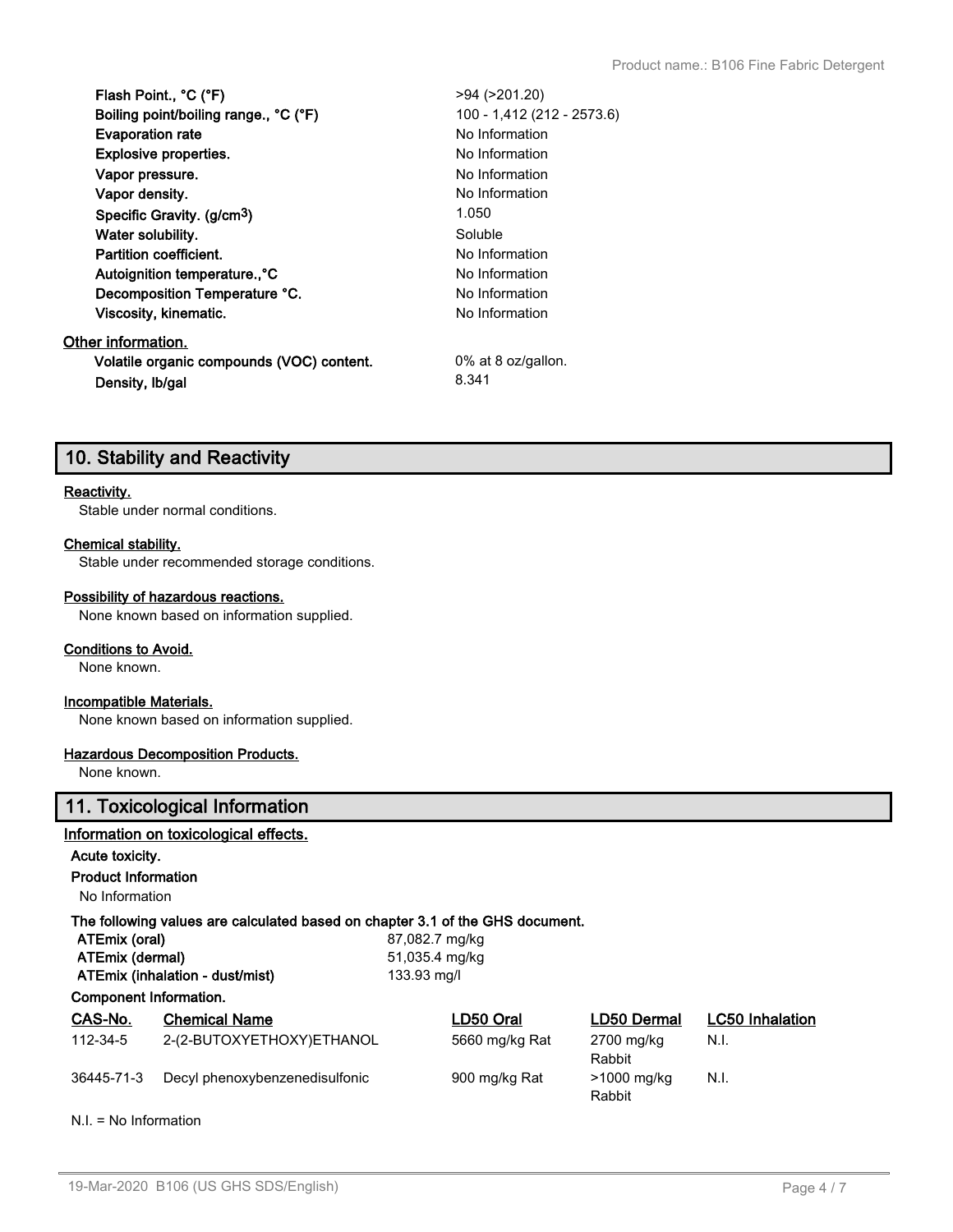# **Skin corrosion/irritation.**

No Information

#### **Eye damage/irritation.**

No Information

#### **Respiratory or skin sensitization.**

No Information

# **Ingestion.**

No Information

#### **Germ cell mutagenicity.**

No Information

# **Carcinogenicity.**

No Information

#### **Reproductive toxicity.**

No Information

# **Specific target organ systemic toxicity (single exposure).**

#### No Information

# **Specific target organ systemic toxicity (repeated exposure).**

No Information

# **Aspiration hazard.**

No Information

# **Primary Route(s) of Entry**

No Information

# **12. Ecological Information**

# **Toxicity.**

6.42% of the mixture consists of ingredient(s) of unknown aquatic toxicity

# **Ecotoxicity effects.**

| <b>Chemical Name</b>                             | Toxicity to algae                              | Toxicity to fish_ | Toxicity to daphnia and other<br>aquatic invertebrates               |
|--------------------------------------------------|------------------------------------------------|-------------------|----------------------------------------------------------------------|
| 2-(2-BUTOXYETHOXY)<br><b>ETHANOL</b><br>112-34-5 | EC50 96 h Desmodesmus<br>subspicatus >100 mg/L | 1300 mg/L         | LC50 96 h Lepomis macrochirus  EC50 48 h Daphnia magna >100 <br>mg/L |

# **Persistence and degradability.**

No data are available on the product itself.

# **Bioaccumulative potential.**

Discharge into the environment must be avoided.

# **Mobility in soil.**

No information

# **Other adverse effects.**

No information

# **13. Disposal Considerations**

# **Waste Disposal Guidance.**

Disposal should be in accordance with applicable regional, national and local laws and regulations.

# **14. Transport Information**

# **DOT**

**Hazard Class:** Not regulated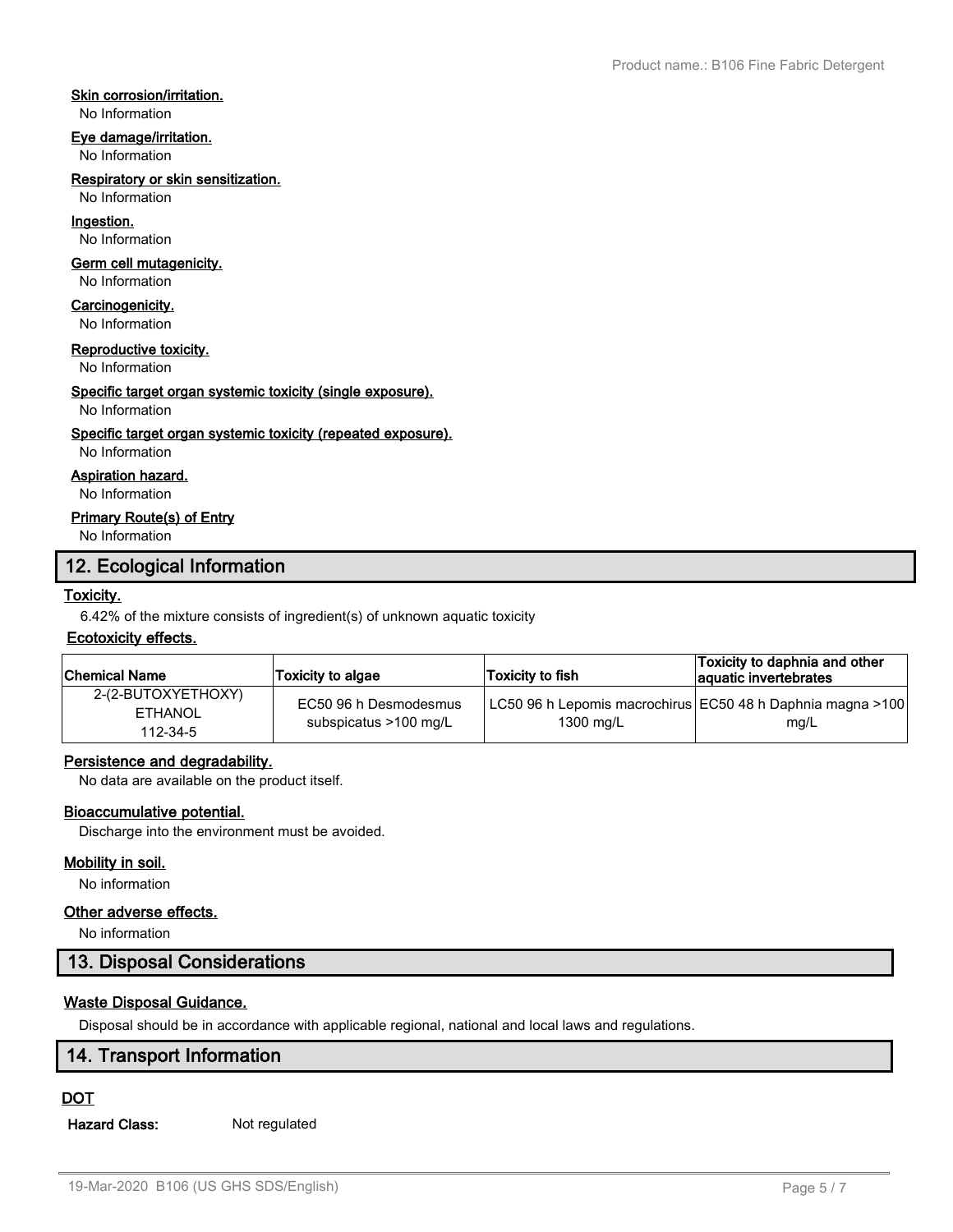# - **IMDG**

| <b>Hazard Class:</b> | Not regulated |
|----------------------|---------------|
|----------------------|---------------|

**IATA** Not regulated

# **15. Regulatory Information**

# **International Inventories:**

| TSCA                 | Complies                                                                                          |
|----------------------|---------------------------------------------------------------------------------------------------|
| DSL                  | Complies                                                                                          |
| <b>DSL/NDSL</b>      | Complies                                                                                          |
| <b>EINECS/ELINCS</b> |                                                                                                   |
| ENCS                 |                                                                                                   |
| <b>IECSC</b>         |                                                                                                   |
| KECI                 |                                                                                                   |
| <b>PICCS</b>         |                                                                                                   |
| AICS                 |                                                                                                   |
| NZIoC                |                                                                                                   |
| TCSI                 |                                                                                                   |
| <b>TSCA</b>          | United States Toxic Substances Control Act Section 8(b) Inventory.                                |
| <b>DSL</b>           | Canadian Domestic Substances List.                                                                |
| <b>DSL/NDSL</b>      | Canadian Domestic Substances List/Canadian Non-Domestic Substances List                           |
| <b>EINECS/ELINCS</b> | European Inventory of Existing Chemical Substances/European List of Notified Chemical Substances. |
| <b>ENCS</b>          | Japan Existing and New Chemical Substances.                                                       |
| <b>IECSC</b>         | China Inventory of Existing Chemical Substances.                                                  |
| <b>KECL</b>          | Korean Existing and Evaluated Chemical Substances.                                                |
| <b>PICCS</b>         | Philippines Inventory of Chemicals and Chemical Substances.                                       |
| <b>AICS</b>          | Australian Inventory of Chemical Substances.                                                      |
| <b>NZIoC</b>         | New Zealand Inventory of Chemicals.                                                               |
| <b>TCSI</b>          | Taiwan Chemical Substance Inventory                                                               |
|                      |                                                                                                   |

# **U.S. Federal Regulations:**

# **SARA SECTION 313:**

This product contains the following substances subject to the reporting requirements of Section 313 of Title III of the Superfund Amendment and Reauthorization Act of 1986 and 40 CFR part 372: .

This product does not contain any chemicals that are subject to the reporting requirements of SARA 313.

# **TOXIC SUBSTANCES CONTROL ACT 12(b):**

This product contains the following chemical substances subject to the reporting requirements of TSCA 12(B) if exported from the United States:.

# **Chemical Name CAS-No.**

| 5-Chloro-2-methyl-4-isothiazolin-3-one | 26172-55-4 |
|----------------------------------------|------------|
| 2-Methyl-2H-isothiazol-3-one           | 2682-20-4  |

# **CALIFORNIA PROPOSITION 65 CARCINOGENS**

No Proposition 65 Carcinogens exist in this product.

# **CALIFORNIA PROPOSITION 65 REPRODUCTIVE TOXINS**